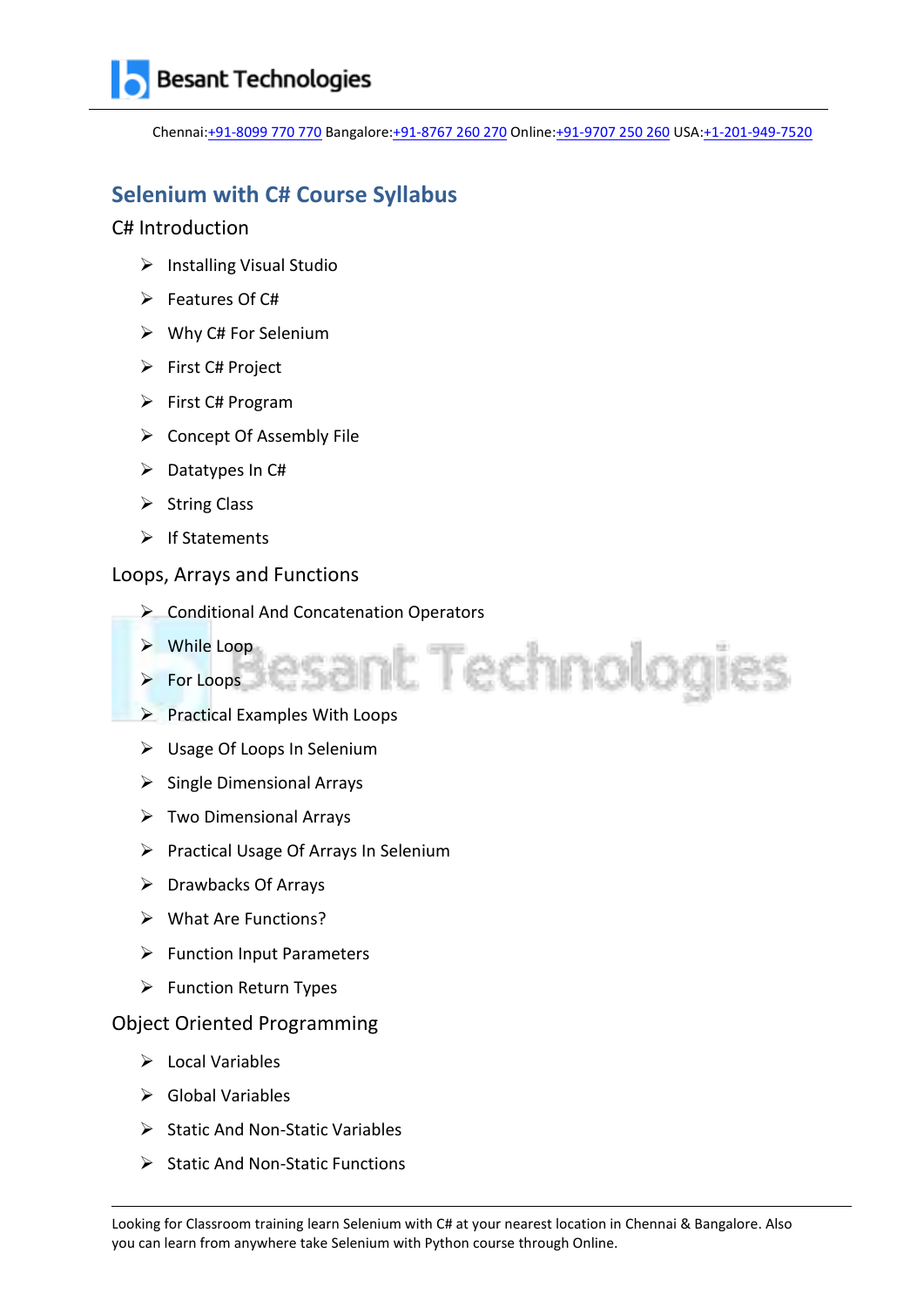Chennai[:+91-8099 770 770](tel:+91-8099770770) Bangalore[:+91-8767 260 270](tel:+91-8767260270) Online[:+91-9707 250 260](tel:+91-9707250260) USA[:+1-201-949-7520](tel:+1-201-949-7520) 

- $\triangleright$  Creating Objects In C#
- $\triangleright$  Meaning Of Static
- $\triangleright$  Why Is Main Method Static?
- Object And Object References
- $\triangleright$  Call By Reference And Value
- $\triangleright$  Constructors
- $\triangleright$  Concept Of Inheritance
- $\triangleright$  Interface
- $\triangleright$  Overloading And Overriding Functions
- $\triangleright$  Example On Inheritance
- $\triangleright$  Object Class
- Usage Of Inheritance In Selenium

#### Collection API/Reflection API

- ▶ Read Only Collection Class
- $\triangleright$  List And Dictionary Class
- Using List And Dictionary Of Collection API In Selenium Framework
- **Reflection API Usage And Importance**
- Using Reflection API To Make Keyword Driven Selenium Framework

#### String Class and Functions

- $\triangleright$  Reading/Writing Text Files
- $\triangleright$  Reading Configuration File In C#
- $\triangleright$  Concept Of Assembly File
- $\triangleright$  Reading/Writing Microsoft XLS Files
- $\triangleright$  Reading Data From XML Files Using C#

#### NUNIT and Reporting

- $\triangleright$  Extent Reports
- $\triangleright$  Assertions
- $\triangleright$  Parameterizing Tests
- $\triangleright$  Skipping Tests
- $\triangleright$  Parallel Execution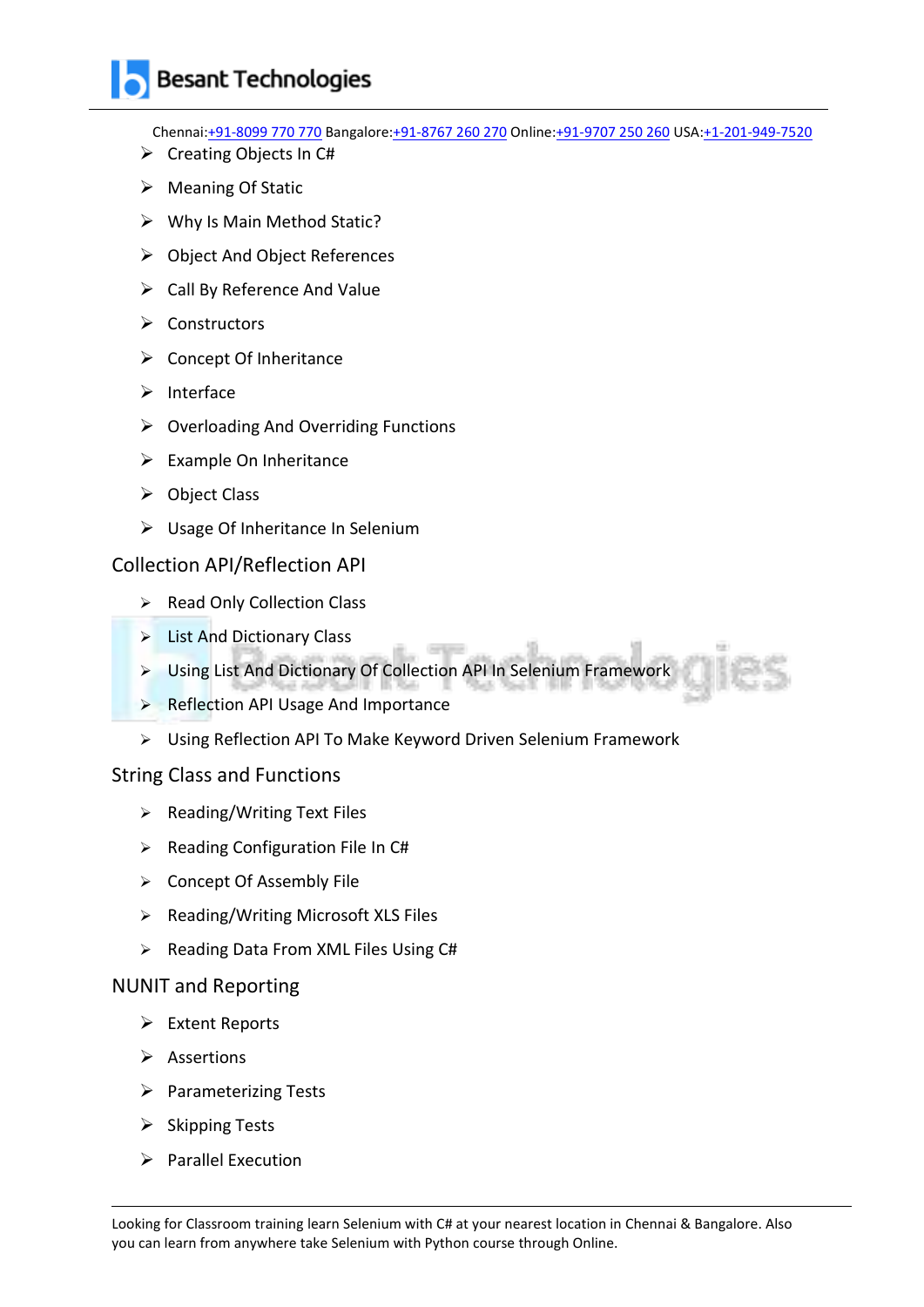Chennai[:+91-8099 770 770](tel:+91-8099770770) Bangalore[:+91-8767 260 270](tel:+91-8767260270) Online[:+91-9707 250 260](tel:+91-9707250260) USA[:+1-201-949-7520](tel:+1-201-949-7520) 

- $\triangleright$  Running A Test In Nunit
- $\triangleright$  Nunit Annotations
- $\triangleright$  Installing Nunit
- Why Nunit

Selenium Web Driver

- Why Webdriver?
- $\triangleright$  Downloading Webdriver Dlls And Configuring In Visual Studio
- Architecture Of Selenium Webdriver
- $\triangleright$  Webdriver Interface In Selenium 3.0
- $\triangleright$  Drivers for Firefox, IE, Chrome, IPhone, Android Etc.
- Usage Of Webdriver Interface
- First Selenium Code
- $\triangleright$  Working With Chrome And IE
- $\triangleright$  Webdriver Desired Capabilities Class
- Proxy Settings With Webdriver/Working With Proxy Servers
- > Inspecting Elements In Mozilla, Chrome And IE
- ▶ Concept Of Firefox Profile
- $\triangleright$  What Is Firefox Profile
- Why We Need Firefox Profile
- $\triangleright$  HTML Language Tags And Attributes
- Various Locator Strategies
- $\triangleright$  Web element Interface
- $\triangleright$  Identifying Web Elements Using Id, Name, Class
- $\triangleright$  Finding Xpaths To Identify
- $\triangleright$  Implicit Wait
- $\triangleright$  Absolute And Partial Xpaths
- $\triangleright$  Creating Customised Xpaths Without Firepath
- $\triangleright$  CSS Selectors
- **►** Generating Own CSS Selectors
- $\triangleright$  Performance Of CSS Selectors As Compared To Xpaths
- What Is Class Attribute?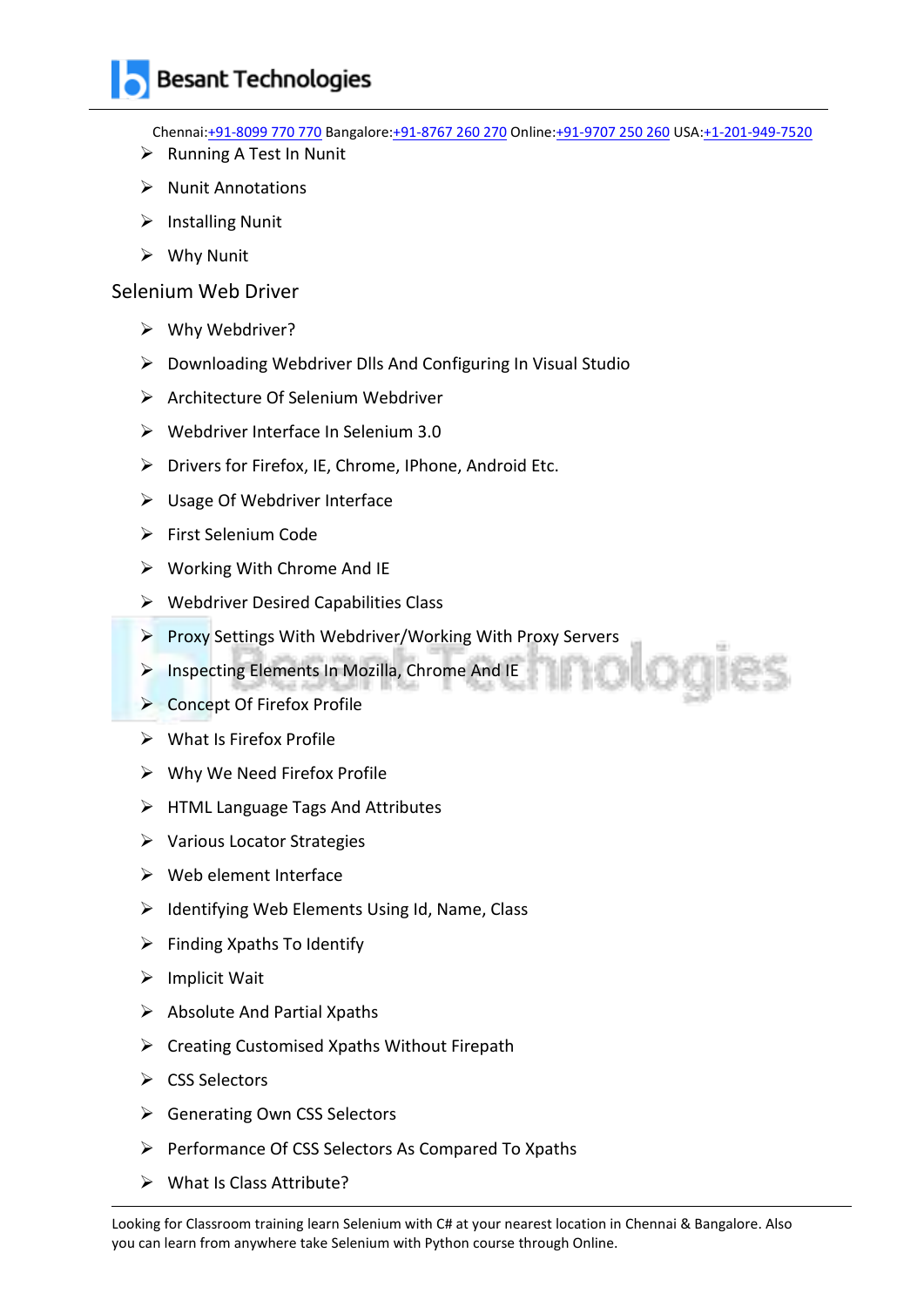Chennai[:+91-8099 770 770](tel:+91-8099770770) Bangalore[:+91-8767 260 270](tel:+91-8767260270) Online[:+91-9707 250 260](tel:+91-9707250260) USA[:+1-201-949-7520](tel:+1-201-949-7520) 

Technologies

- $\triangleright$  Handling Dynamic Objects/Ids On The Page
- Working With Different Browsers Without Changing Code
- $\triangleright$  Managing Input Fields, Buttons
- $\triangleright$  Managing/Identifying Links With Xpaths / CSS Selectors
- $\triangleright$  Get Attribute Function
- $\triangleright$  Concept Of List
- $\triangleright$  Extracting More Than One Object From A Page
- Extracting All Links Of A Page/Bulk Extraction Of Objects
- $\triangleright$  Extracting Limited Objects From A Web Page
- $\triangleright$  Extracting Objects From A Specific Area Of A Web Page
- Finding Response Headers/ Response Code
- Finding Whether Object Is Present On Page Or Not
- $\triangleright$  Hidden Components Isdisplayed Function
- $\triangleright$  Clicking And Checking Links
- When You Don't Have Common Xpath
- $\triangleright$  Method 1-Find The Box
- ▶ Method 2-Pattern In Xpaths
- $\triangleright$  Handling Drop Down List
- $\triangleright$  Select Class In Selenium API
- Managing Radio Buttons And Checkboxes
- $\triangleright$  Explicit Wait
- $\triangleright$  Alert Management
- $\triangleright$  Taking Screenshots Of The Web Pages
- > How To Google Out Errors-Self Sufficiency
- $\triangleright$  Popup Handling
- $\triangleright$  Managing Different Windows
- Close And Quit -Difference
- $\triangleright$  Concept Of Web tables
- $\triangleright$  Dynamic Web table Handling
- $\triangleright$  Extracting Data From Web table
- $\triangleright$  Web tables And CSS Selectors